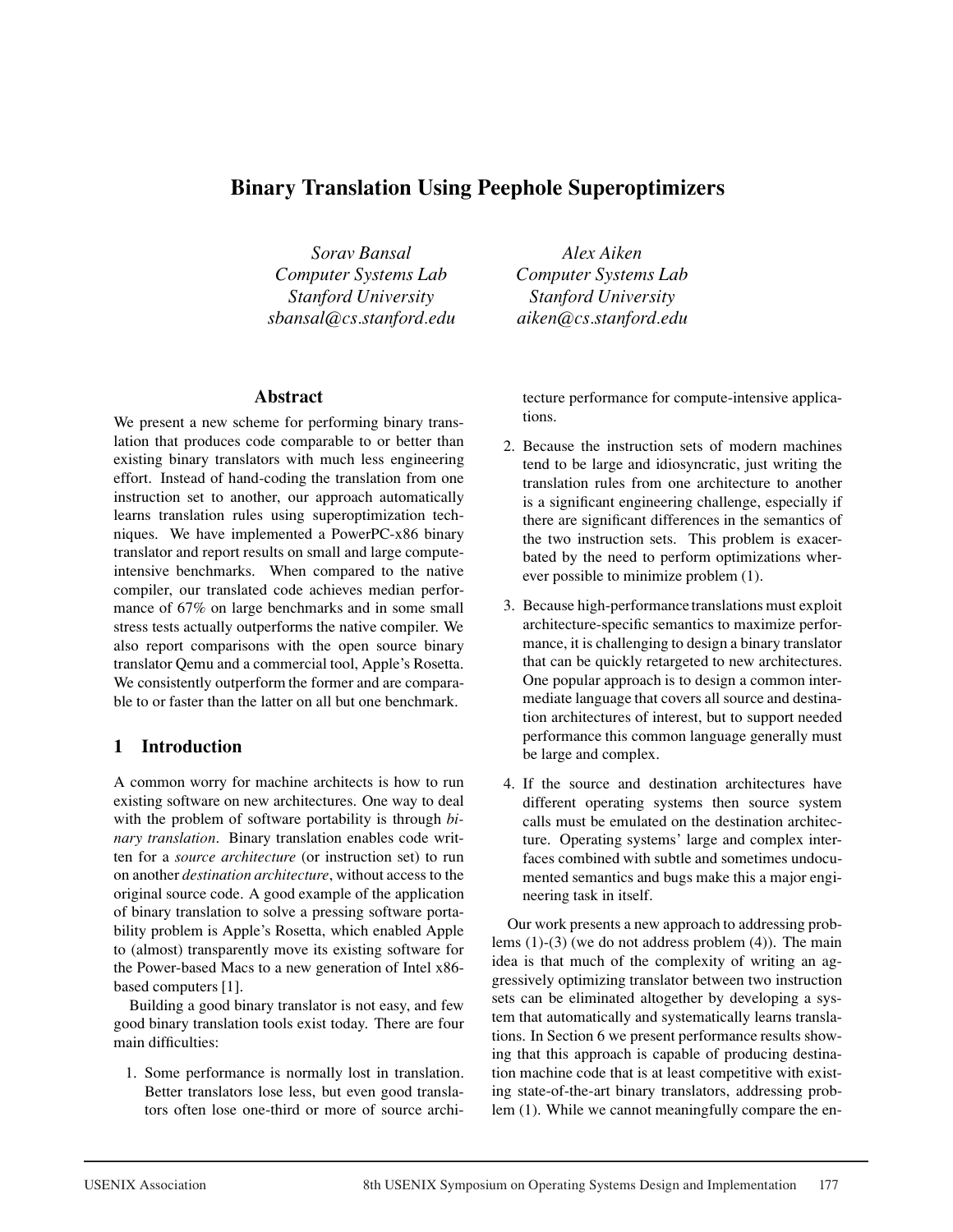gineering effort needed to develop our research project with what goes into commercial tools, we hope to convince the reader that, on its face, automatically learning translations must require far less effort than hand coding translations between architectures, addressing problem (2). Similarly, we believe our approach helps resolve the tension between performance and retargetability: adding a new architecture requires only a parser for the binary format and a description of the instruction set semantics (see Section 3). This is the minimum that any binary translator would require to incorporate a new architecture; in particular, our approach has no intermediate language that must be expanded or tweaked to accommodate the unique features of an additional architecture.

Our system uses *peephole rules* to translate code from one architecture to another. Peephole rules are pattern matching rules that replace one sequence of instructions by another equivalent sequence of instructions. Peephole rules have traditionally been used for compiler-optimizations, where the rules are used to replace a sub-optimal instruction sequence in the code by another equivalent, but faster, sequence. For our binary translator, we use peephole rules that replace a sourcearchitecture instruction sequence by an equivalent destination architecture instruction sequence. For example,

```
ld [r2]; addi 1; st [r2] =>
inc [er3] { r2 = er3 }
```
is a peephole translation rule from a certain accumulatorbased RISC architecture to another CISC architecture. In this case, the rule expresses that the operation of loading a value from memory location [r2], adding 1 to it and storing it back to [r2] on the RISC machine can be achieved by a single in-memory increment instruction on location [er3] on the CISC machine, where RISC register r2 is emulated by CISC register er3.

The number of peephole rules required to correctly translate a complete executable for any sourcedestination architecture pair can be huge and manually impossible to write. We automatically learn peephole translation rules using *superoptimization* techniques: essentially, we exhaustively enumerate possible rules and use formal verification techniques to decide whether a candidate rule is a correct translation or not. This process is slow; in our experiments it required about a processorweek to learn enough rules to translate full applications. However, the search for translation rules is only done once, off-line, to construct a binary translator; once discovered, peephole rules are applied to any program using simple pattern matching, as in a standard peephole optimizer. Superoptimization has been previously used in compiler optimization [5, 10, 14], but our work is the first to develop superoptimization techniques for binary translation.

Binary translation preserves execution semantics on two different machines: whatever result is computed on one machine should be computed on the other. More precisely, if the source and destination machines begin in equivalent states and execute the original and translated programs respectively, then they should end in equivalent states. Here, *equivalent states* implies we have a mapping telling us how the states of the two machines are related. In particular, we must decide which registers/memory locations on the destination machine emulate which registers/memory locations of the source machine.

Note that the example peephole translation rule given above is conditioned by the *register map* r2 = er3. Only when we have decided on a register map can we compute possible translations. The choice of register map turns out to be a key technical problem: better decisions about the register map (e.g., different choices of destination machine registers to emulate source machine registers) lead to better performing translations. Of course, the choice of instructions to use in the translation also affects the best choice of register map (by, for example, using more or fewer registers), so the two problems are mutually recursive. We present an effective dynamic programming technique that finds the best register map and translation for a given region of code (Section 3.3).

We have implemented a prototype binary translator from PowerPC to x86. Our prototype handles nearly all of the PowerPC and x86 opcodes and using it we have successfully translated large executables and libraries. We report experimental results on a number of small compute-intensive microbenchmarks, where our translator surprisingly often outperforms the native compiler. We also report results on many of the SPEC integer benchmarks, where the translator achieves a median performance of around 67% of natively compiled code and compares favorably with both Qemu [17], an open source binary translator, and Apple's Rosetta [1]. While we believe these results show the usefulness of using superoptimization as a binary translation and optimization tool, there are two caveats to our experiments that we discuss in more detail in Section 6. First, we have not implemented translations of all system calls. As discussed above under problem (4), this is a separate and quite significant engineering issue. We do not believe there is any systematic bias in our results as a result of implementing only enough system calls to run many, but not all, of the SPEC integer benchmarks. Second, our system is currently a static binary translator, while the systems we compare to are dynamic binary translators, which may give our system an advantage in our experiments as time spent in translation is not counted as part of the execution time. There is nothing that prevents our techniques from being used in a dynamic translator; a static translator was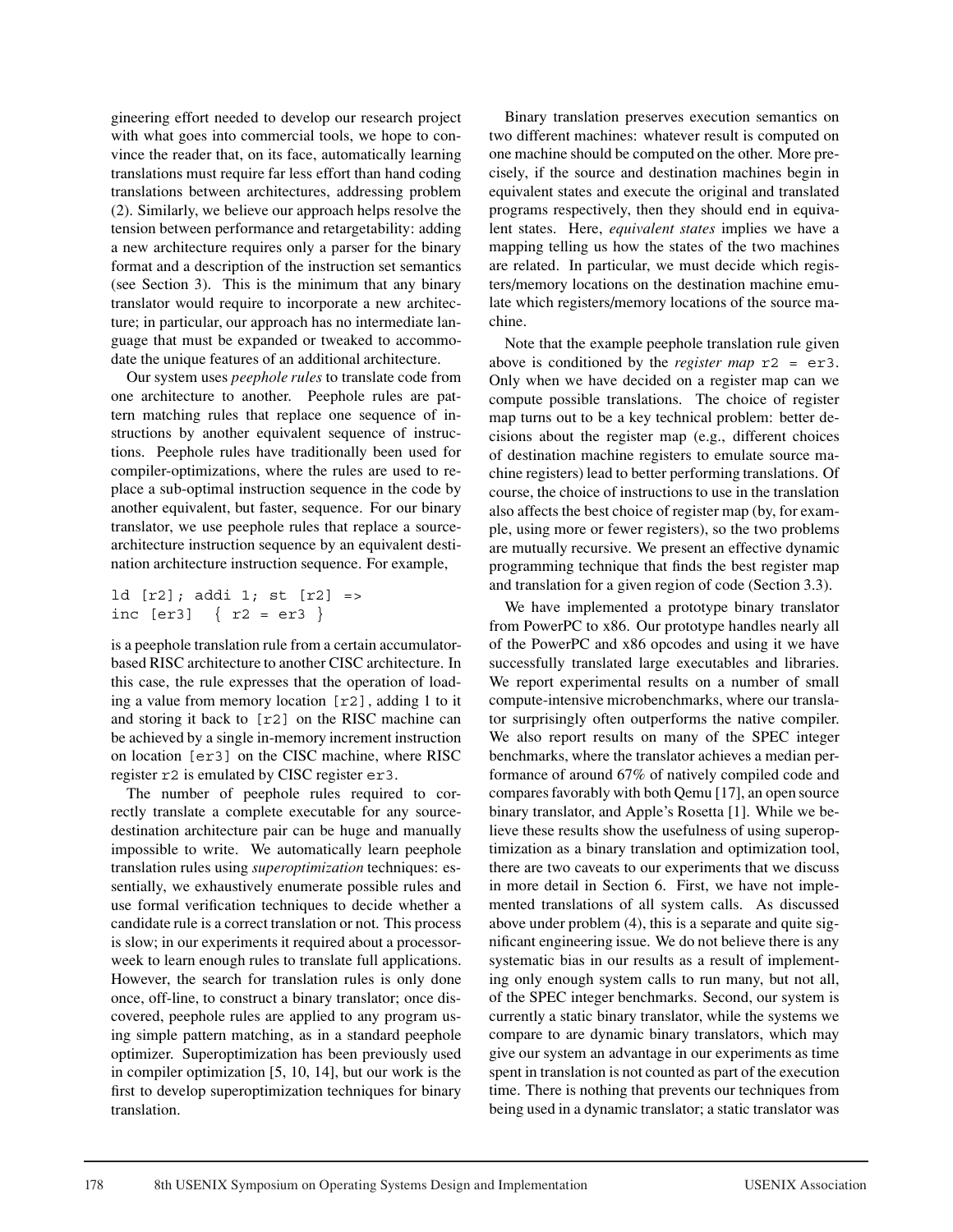just easier to develop given our initial tool base. We give a detailed analysis of translation time, which allows us to bound the additional cost that would be incurred in a dynamic translator.

In summary, our aim in this work is to demonstrate the ability to develop binary translators with competitive performance at much lower cost. Towards this end, we make the following contributions:

- We present a design for automatically learning binary translations using an off-line search of the space of candidate translation rules.
- We identify the problem of selecting a register map and give an algorithm for simultaneously computing the best register map and translation for a region of code.
- We give experimental results for a prototype PowerPC to x86 translator, which produces consistently high performing translations.

The rest of this paper is organized as follows. We begin with a discussion on the recent applications of binary translation (Section 2). We then provide a brief overview of peephole superoptimizers followed by a discussion on how we employ them for binary translation (Section 3). We discuss other relevant issues involved in binary translation (Section 4) and go on to discuss our prototype implementation (Section 5). We then present our experimental results (Section 6), discuss related work (Section 7), and finally conclude (Section 8).

## **2 Applications**

Before describing our binary translation system, we give a brief overview of a range of applications for binary translation. Traditionally, binary translation has been used to emulate legacy architectures on recent machines. With improved performance, it is now also seen as an acceptable portability solution.

Binary translation is useful to hardware designers for ensuring software availability for their new architectures. While the design and production of new architecture chips complete within a few years, it can take a long time for software to be available on the new machines. To deal with this situation and ensure early adoption of their new designs, computer architects often turn to software solutions like virtual machines and binary translation [7].

Another interesting application of binary translation for hardware vendors is backward and forward compatibility of their architecture generations. To run software written for older generations, newer generations are forced to support backward compatibility. On the flip side, it is often not possible to run newer generation software on older machines. Both of these problems create compatibility headaches for computer architects and huge management overheads for software developers. It is not hard to imagine the use of a good binary-translation based solution to solve both problems in the future.

Binary translation is also being used for machine and application virtualization. Leading virtualization companies are now considering support for allowing the execution of virtual machines from multiple architectures on a single host architecture [20]. Hardware vendors are also developing virtualization platforms that allow people to run popular applications written for other architectures on their machines [16]. Server farms and data centers can use binary translation to consolidate their servers, thus cutting their power and management costs.

People have also used binary translation to improve performance and reduce power consumption in hardware. Transmeta Crusoe [12] employs on-the-fly binary translation to execute x86 instructions on a VLIW architecture thereby cutting power costs [11]. Similarly, in software, many Java virtual machines perform on-the-fly translation from Java bytecode to the host machine instructions [25] to improve execution performance.

## **3 Binary Translation Using Peephole Superoptimizers**

In this section we give a necessarily brief overview of the design and functionality of peephole superoptimizers, focusing on the aspects that are important in the adaptation to binary translation.

## **3.1 Peephole Superoptimizers**

Peephole superoptimizers are an unusual type of compiler optimizer [5, 10, 14], and for brevity we usually refer to a peephole superoptimizer as simply an optimizer. For our purposes, constructing a peephole superoptimizers has three phases:

- 1. A module called the *harvester* extracts *target instruction sequences* from a set of training programs. These are the instruction sequences we seek to optimize.
- 2. A module called the *enumerator* enumerates all possible instruction sequences up to a certain length. Each enumerated instruction sequence s is checked to see if it is equivalent to any target instruction sequence  $t$ . If  $s$  is equivalent to some target sequence  $t$  and  $s$  is cheaper according to a cost function (e.g., estimated execution time or code size) than any other sequence known to be equivalent to  $t$  (including  $t$  itself), then  $s$  is recorded as the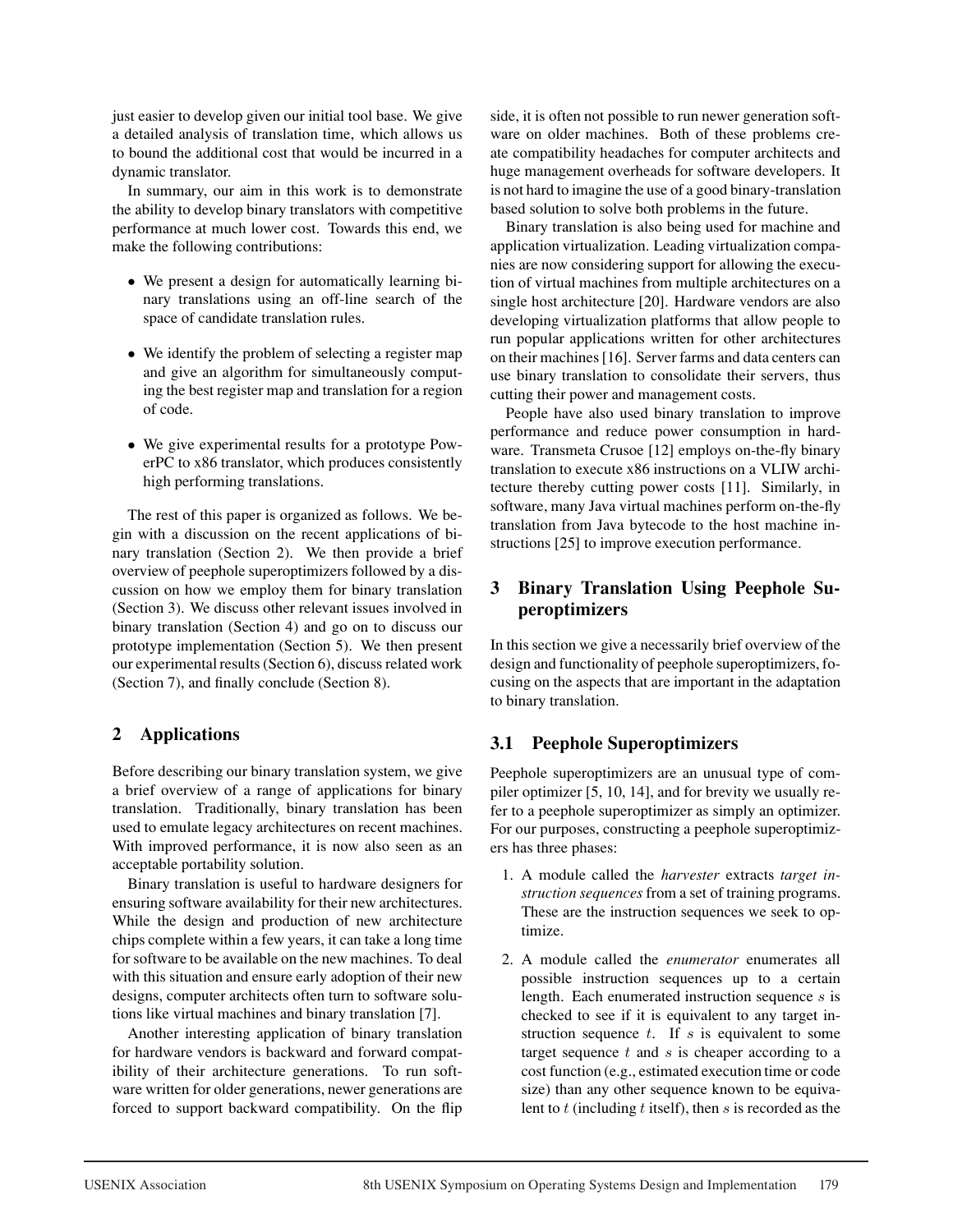best known replacement for t. A few sample peephole optimization rules are shown in Table 1.

3. The learned (target sequence, optimal sequence) pairs are organized into a lookup table indexed by target instruction sequence.

Once constructed, the optimizer is applied to an executable by simply looking up target sequences in the executable for a known better replacement. The purpose of using harvested instruction sequences is to focus the search for optimizations on the code sequences (usually generated by other compilers) that appear in actual programs. Typically, all instruction sequences up to length 5 or 6 are harvested, and the enumerator tries all instruction sequences up to length 3 or 4. Even at these lengths, there are billions of enumerated instruction sequences to consider, and techniques for pruning the search space are very important [5]. Thus, the construction of the peephole optimizer is time-consuming, requiring a few processor-days. In contrast, actually applying the peephole optimizations to a program typically completes within a few seconds.

The enumerator's equivalence test is performed in two stages: a fast execution test and a slower boolean test. The execution test is implemented by executing the target sequence and the enumerated sequence on hardware and comparing their outputs on random inputs. If the execution test does not prove that the two sequences are different (i.e., because they produce different outputs on some tested input), the boolean test is used. The equivalence of the two instruction sequences is expressed as boolean formula: each bit of machine state touched by either sequence is encoded as a boolean variable, and the semantics of instructions is encoded using standard logical connectives. A SAT solver is then used to test the formula for satisfiability, which decides whether the two sequences are equal.

Using these techniques, *all* length-3 x86 instruction sequences have previously been enumerated on a single processor in less than two days [5]. This particular superoptimizer is capable of handling opcodes involving flag operations, memory accesses and branches, which on most architectures covers almost all opcodes. Equivalence of instruction sequences involving memory accesses is correctly computed by accounting for the possibility of aliasing. The optimizer also takes into account live register information, allowing it to find many more optimizations because correctness only requires that optimizations preserve live registers (note the live register information qualifying the peephole rules in Table 1).

| <b>Target Sequence</b>                                                        | Live<br>Registers | Equivalent<br><b>Enumerated Sequence</b>      |
|-------------------------------------------------------------------------------|-------------------|-----------------------------------------------|
| movl (%eax), %ecx<br>movl %ecx, (%eax)                                        | eax, ecx          | movl (%eax), %ecx                             |
| sub %eax, %ecx<br>mov %ecx, %eax<br>dec %eax                                  | eax               | not %eax<br>add %ecx, %eax                    |
| sub %eax, %ecx<br>test %ecx, %ecx<br>ie .END<br>mov %edx, %ebx<br>$.$ END $:$ | edx, ebx          | eax, ecx, sub %eax, %ecx<br>cmovne %edx, %ebx |

Table 1: Examples of peephole rules generated by a superoptimizer for x86 executables .

#### **3.2 Binary Translation**

We discuss how we use a peephole superoptimizer to perform efficient binary translation. The approach is similar to that discussed in Section 3.1, except that now our target sequences belong to the source architecture while the enumerated sequences belong to the destination architecture.

The binary translator's harvester first extracts target sequences from a training set of source-architecture applications. The enumerator then enumerates instruction sequences on the destination architecture checking them for equivalence with any of the target sequences. A key issue is that the definition of equivalence must change in this new setting with different machine architectures. Now, equivalence is meaningful only with respect to a *register map* showing which memory locations on the destination machine, and in particular registers, emulate which memory locations on the source machine; some register maps are shown in Table 2. A register in the source architecture could be mapped to a register or a memory location in the destination architecture. It is also possible for a memory location in the source architecture to be mapped to a register in the destination architecture.

A potential problem is that for a given sourcearchitecture instruction sequence there may be many valid register maps, yielding a large number of (renamed) instruction sequences on the target-architecture that must be tested for equivalence. For example, the two registers used by the PowerPC register move instruction mr r1,r2 can be mapped to the 8 registers of the x86 in 8\*7=56 different ways. Similarly, there may be many variants of a source-architecture instruction sequence. For example, on the 32 register PowerPC, there are  $32*31=992$  variants of mr r1, r2. We avoid these problems by eliminating source-architecture sequences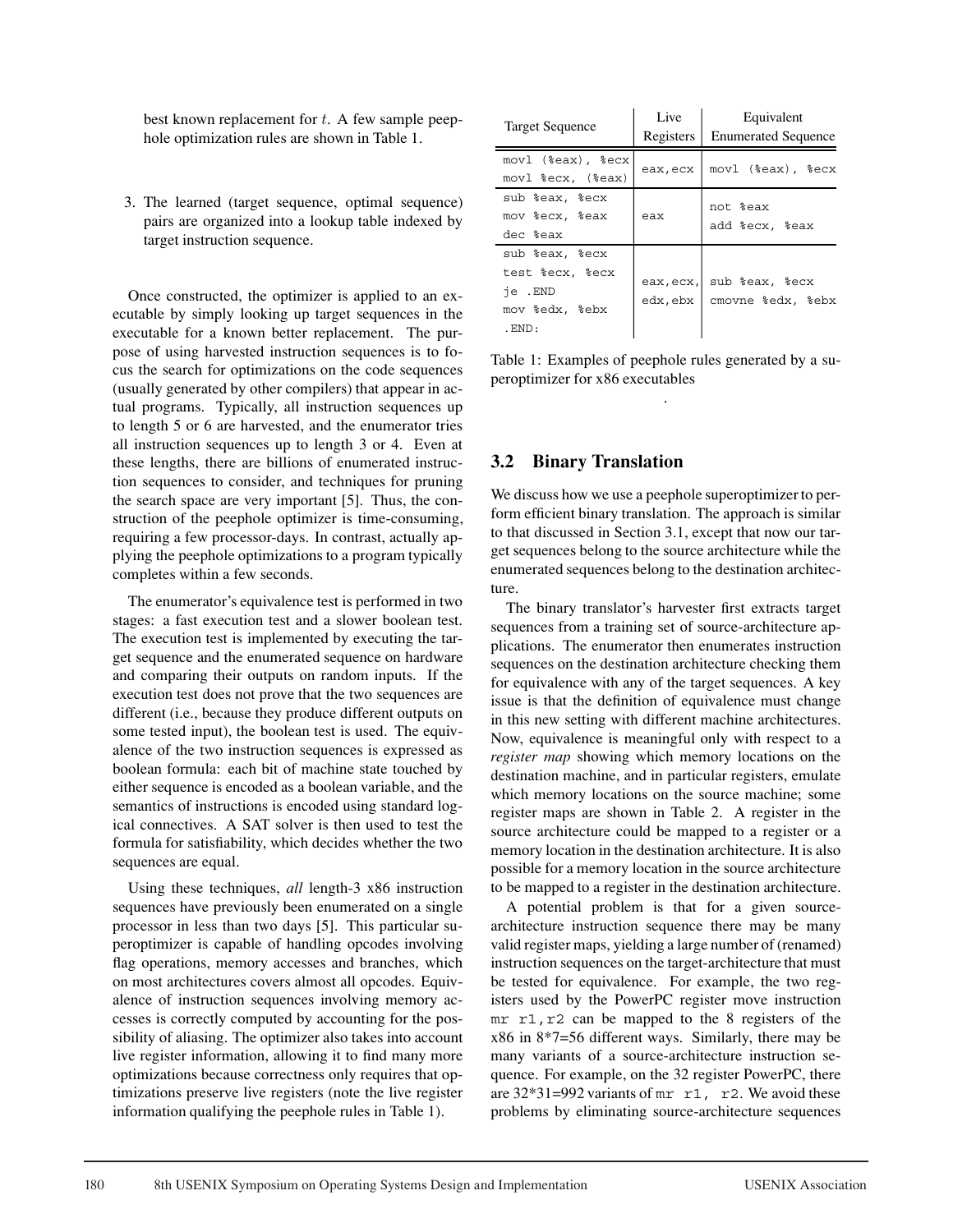| Register Map           | Description                            |
|------------------------|----------------------------------------|
| $r1 \rightarrow eax$   | Maps PowerPC register to x86 regis-    |
|                        | ter                                    |
| $r1 \rightarrow M_1$   | Maps PowerPC register to a memory      |
|                        | location                               |
| $M_s \rightarrow e$ ax | Maps a memory location in source       |
|                        | code to a register in the translated   |
|                        | code                                   |
| $r1 \rightarrow eax$   | Invalid. Cannot map two PowerPC        |
| $r2 \rightarrow e$ ax  | registers to the same x86 register     |
|                        |                                        |
| $M_s \rightarrow M_t$  | Maps one memory location to an-        |
|                        | other (e.g. address space translation) |

Table 2: Some valid (and invalid) register maps from PowerPC-x86 translation ( $M_i$  refers to a memory location).

that are register renamings of one canonically-named sequence and by considering only one register map for all register maps that are register renamings of each other. During translation, a target sequence is (canonically) renamed before searching for a match in the peephole table and the resulting translated sequence is renamed back before writing it out. Further details of this *canonicalization* optimization are in [5].

When an enumerated sequence is found to be equivalent to a target sequence, the corresponding peephole rule is added to the translation table together with the register map under which the translation is valid. Some examples of peephole translation rules are shown in Table 3.

Once the binary translator is constructed, using it is relatively simple. The translation rules are applied to the source-architecture code to obtain destinationarchitecture code. The application of translation rules is more involved than the application of optimization rules. Now, we also need to select the register map for each code point before generating the corresponding translated code. The choice of register map can make a noticeable difference to the performance of generated code. We discuss the selection of optimal register maps at translation time in the next section.

### **3.3 Register Map Selection**

Choosing a good register map is crucial to the quality of translation, and moreover the best code may require changing the register map from one code point to the next. Thus, the best register map is the one that minimizes the cost of the peephole translation rule (generates the fastest code) plus any cost of switching register maps from the previous program point—because switching register maps requires adding register move instructions to the generated code to realize the switch at run-

| PowerPC<br>Sequence                   | Live<br>Registers | <b>State</b><br>Map                                                     | x86 Instruction<br>Sequence        |
|---------------------------------------|-------------------|-------------------------------------------------------------------------|------------------------------------|
| $mr$ $r1, r2$                         | r1, r2            | $r1 \rightarrow eax$<br>$r2 \rightarrow M_1$                            | movl $M_1$ , eax                   |
| $1wz$ $r1$ , $(r2)$                   | r1,r2             | $r1 \rightarrow eax$<br>$r2 \rightarrow ecx$                            | mov (ecx), eax<br>bswap eax        |
| $1wz$ $r1$ , $(r2)$<br>stw r1, (r3)   | r1, r2,<br>r3     | $r1 \rightarrow eax$<br>$r2 \rightarrow ecx$<br>$r3 \rightarrow e dx$   | movl (ecx), eax<br>movl eax, (edx) |
| mflr r1                               | r1,lr             | $r1 \rightarrow eax$<br>$1r \rightarrow e c x$                          | movl ecx, eax                      |
| lis r1,C0<br>ori r1,r1,C1             | r1                | $r1 \rightarrow eax$                                                    | mov \$COC1, eax                    |
| subfc r1, r2, r1<br>adde $r1, r1, r3$ | r1, r2<br>r3      | $r1 \rightarrow eax$<br>$r2 \rightarrow e c x$<br>$r3 \rightarrow e dx$ | subl ecx, eax<br>adcl edx, eax     |

Table 3: Examples of peephole translation rules from PowerPC to x86. The x86 sequences are written in AT&T syntax assembly with % signs omitted before registers.

time, switching register maps is not free.

We formulate a dynamic programming problem to choose a minimum cost register map at each program point in a given code region. At each code point, we enumerate all register maps that are likely to produce a translation. Because the space of all register maps is huge, it is important to constrain this space by identifying only the relevant register maps. We consider the register maps at all predecessor code points and extend them using the registers used by the current target sequence. For each register used by the current target sequence, all possibilities of register mappings (after discarding register renamings) are enumerated. Also, we attempt to avoid enumerating register maps that will produce an identical translation to a register map that has already been enumerated, at an equal or higher cost. For each enumerated register map  $M$ , the peephole translation table is queried for a matching translation rule  $T$  and the corresponding translation cost is recorded. We consider length-1 to length-3 instruction sequences while querying the peephole table for each enumerated register map. Note that there may be multiple possible translations at a given code point, just as there may be multiple valid register maps; we simply keep track of all possibilities. The dynamic programming problem formulation then considers the translation produced for each sequence length while determining the optimal translation for a block of code. Assume for simplicity that the code point under consideration has only one predecessor, and the possible register maps at the predecessor are  $P_1, \ldots, P_n$ . For simplicity, we also assume that we are translating one instruction at a time and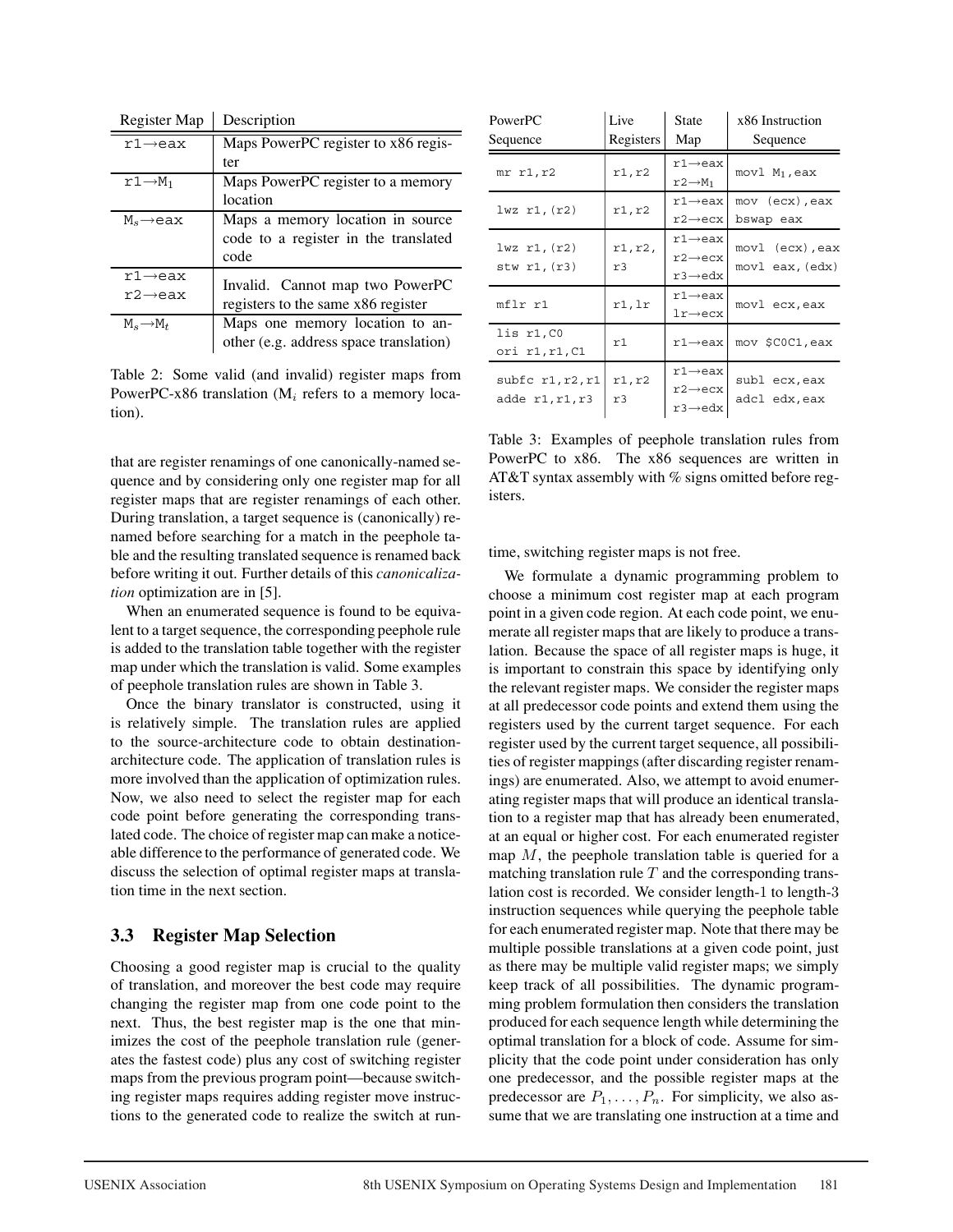that  $T$  is the minimum cost translation for that instruction if register map  $M$  is used. The best cost register map  $M$ is then the one that minimizes the cost of switching from a predecessor map  $P_i$  to  $M$ , the cost of the instruction sequence T, and, recursively, the cost of  $P_i$ :

$$
cost(M) = cost(T) + min_i (cost(P_i) + switch(P_i, M))
$$

To translate multiple source-architecture instructions using a single peephole rule, we extend this approach to consider translations for all length-1 to length-3 sequences that end at the current code point. For example, at the end of instruction  $i_4$  in an instruction sequence  $(i_1, i_2, i_3, i_4)$ , we search for possible translations for each of the sequences  $(i_4)$ ,  $(i_3, i_4)$  and  $(i_2, i_3, i_4)$ to find the lowest-cost translation. While considering a translation for the sequence  $(i_2, i_3, i_4)$ , the predecessor register maps considered are the register maps at instruction  $i_1$ . Similarly, the predecessor register maps for sequences  $(i_3, i_4)$  and  $(i_4)$  are maps at instructions  $i_2$  and  $i_3$  respectively. The cost of register map  $M$  is then the minimum among the costs computed for each sequence length.

We solve the recurrence in a standard fashion. Beginning at start of a code region (e.g., a function body), the cost of the preceding register map is initially 0. Working forwards through the code region, the cost of each enumerated register map is computed and stored before moving to the next program point and repeating the computation. When the end of the code region is reached, the register map with the lowest cost is chosen and its decisions are backtracked to decide the register maps and translations at all preceding program points. For program points having multiple predecessors, we use a weighted sum of the switching costs from each predecessor. To handle loops, we perform two iterations of this computation. Interesting examples are too lengthy to include here, but a detailed, worked example of register map selection is in [4].

This procedure of enumerating all register maps and then solving a dynamic programming problem is computationally intensive and, if not done properly, can significantly increase translation time. While the cost of finding the best register map for every code point is not a problem for a static translator, it would add significant overhead to a dynamic translator. To bound the computation time, we prune the set of enumerated register maps at each program point. We retain only the  $n$  lowest-cost register maps before moving to the next program point. We allow the value of  $n$  to be tunable and refer to it as the *prune size*. We also have the flexibility to trade computation time for lower quality solutions. For example, for code that is not performance critical we can consider code regions of size one (e.g., a single instruction) or even use a fixed register map. In Section 6 we

show that the cost of computing the best register maps for frequently executed instructions is very small for our benchmarks. We also discuss the performance sensitivity of our benchmarks to the prune size.

### **4 Other Issues**

In this section, we discuss the main issues relevant to our approach to binary translation.

### **4.1 Static vs Dynamic Translation**

Binary translation can either be performed statically (compile-time) or dynamically (runtime). Most existing tools perform binary translation dynamically for its primary advantage of having a complete view of the current machine state. Moreover, dynamic binary translation provides additional opportunities for runtime optimizations. The drawback of dynamic translation is the overhead of performing translation and book-keeping at runtime. A static translator translates programs offline and can apply more extensive (and potentially whole program) optimizations. However, performing faithful static translation is a slightly harder problem since no assumptions can be made about the runtime state of the process.

Our binary translator is static, though we have avoided including anything in our implementation that would make it impractical to develop a dynamic translator (e.g., whole-program analysis or optimizations) using the same algorithms. Most of the techniques we discuss are equally applicable in both settings and, when they are not, we discuss the two separately.

## **4.2 Endianness**

If the source and destination architectures have different endianness, we convert all memory reads to destination endianness and all memory writes to source endianness. This policy ensures that memory is always in source endianness while registers have destination endianness. The extra byte-swap instructions needed to maintain this invariant are only needed on memory accesses; in particular, we avoid the additional overhead of shuffling bytes on register operations.

While dealing with source-destination architecture pairs with different endianness, special care is required in handling OS-related data structures. In particular, all executable headers, environment variables and program arguments in the program's address space need to be converted from destination endianness to source endianness before transferring control to the translated program. This step is necessary because the source program assumes source endianness for everything while the OS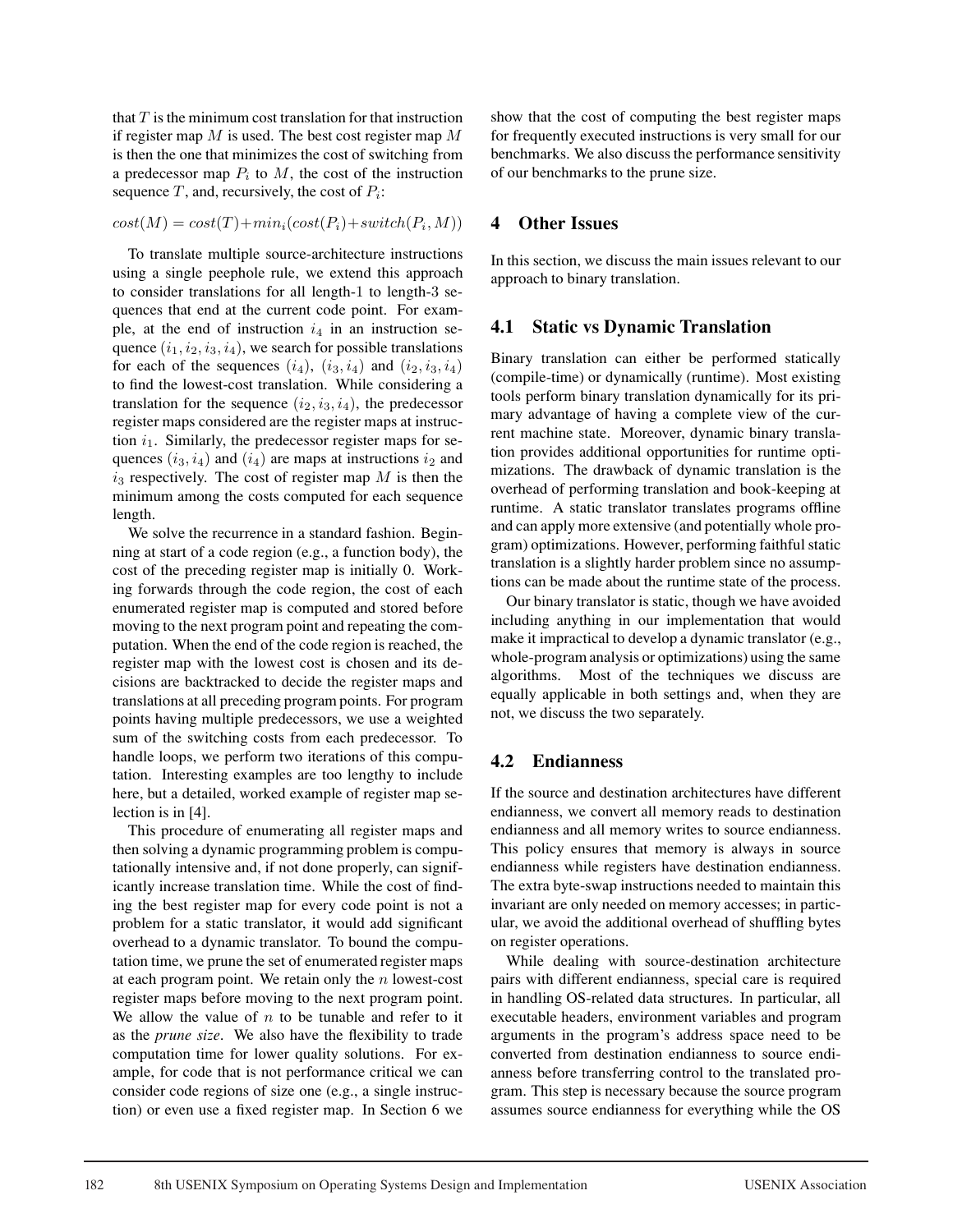writes the data structures believing that the program assumes destination endianness. In a dynamic translator, these conversions are performed inside the translator at startup. In a static translator, special initialization code is emitted to perform these conversions at runtime.

## **4.3 Control Flow Instructions**

Like all other opcodes, control flow instructions are also translated using peephole rules. Direct jumps in the source are translated to direct jumps in the translated code, with the jump destination being appropriately adjusted to point to the corresponding translated code. Our superoptimizer is capable of automatically learning translations involving direct jump instructions.

To handle conditional jumps, the condition codes of the source architecture need to be faithfully represented in the destination architecture. Handling condition codes correctly is one of the more involved aspects of binary translation because of the divergent condition-code representations used by different architectures. We discuss our approach to handling condition codes in the context of our PowerPC-x86 binary translator; see Section 5.3. The handling of indirect jumps is more involved and is done differently for static and dynamic translators. We discuss this in detail in Section 5.4.

## **4.4 System Calls**

When translating across two different operating systems, each source OS system call needs to be emulated on the destination OS. Even when translating across the same operating system on different architectures, many system calls require special handling. For example, some system calls are only implemented for specific architectures. Also, if the two architectures have different endianness, proper endianness conversions are required for all memory locations that the system call could read or write. There are other relevant issues to binary translation that we do not discuss here: full system vs. userlevel emulation, address translation, precise exceptions, misaligned memory accesses, interprocess communication, signal handling, etc. These problems are orthogonal to the issues in peephole binary translation and our solutions to these issues are standard. In this paper, our focus is primarily on efficient code-generation.

## **5 Implementation**

We have implemented a binary translator that allows PowerPC/Linux executables to run in an x86/Linux environment. The translator is capable of handling almost all PowerPC opcodes (around 180 in all). We have tested our implementation on a variety of different executables and libraries.

The translator has been implemented in C/C++ and O'Caml [13]. Our superoptimizer is capable of automatically inferring peephole translation rules from PowerPC to x86. Because we cannot execute both the target sequence and the enumerated sequence on the same machine, we use a PowerPC emulator (we use Qemu in our experiments) to execute the target sequence. Recall from Section 3.1 that there are two steps to determining which, if any, target instruction sequences are equivalent to the enumerated instruction sequence: first a fast execution test is used to eliminate all but few plausible candidates, and then a complete equivalence check is done by converting both instruction sequences to boolean formulas and deciding a satisfiability query. We use zChaff [15, 26] as our backend SAT solver. We have translated most, but not all, Linux PowerPC system calls. We present our results using a static translator that produces an x86 ELF 32-bit binary executable from a PowerPC ELF 32-bit binary. Because we used the static peephole superoptimizer described in [5] as our starting point, our binary translator is also static, though as discussed previously our techniques could also be applied in a dynamic translator. A consequence of our current implementation is that we also translate all the shared libraries used by the PowerPC program.

In this section, we discuss issues specific to a PowerPC-x86 binary translator. While there exist many architecture-specific issues (as we discuss in this section), the vast bulk of the translation and optimization complexity is still hidden by the superoptimizer.

## **5.1 Endianness**

PowerPC is a big-endian architecture while x86 is a littleendian architecture, which we handle using the scheme outlined in Section 4.2. For integer operations, there exist three operand sizes in PowerPC: 1, 2 and 4 bytes. Depending on the operand size, the appropriate conversion code is required when reading from or writing to memory. We employ the convenient bswap x86 instruction to generate efficient conversion code.

## **5.2 Stack and Heap**

On Linux, the stack is initialized with envp, argc and argv and the stack pointer is saved to a canonical register at load time. On x86, the canonical register storing the stack pointer is esp; on PowerPC, it is r1. When the translated executable is loaded in an x86 environment (in the case of dynamic translation, when the translator is loaded), the esp register is initialized to the stack pointer by the operating system while the emulated r1 register is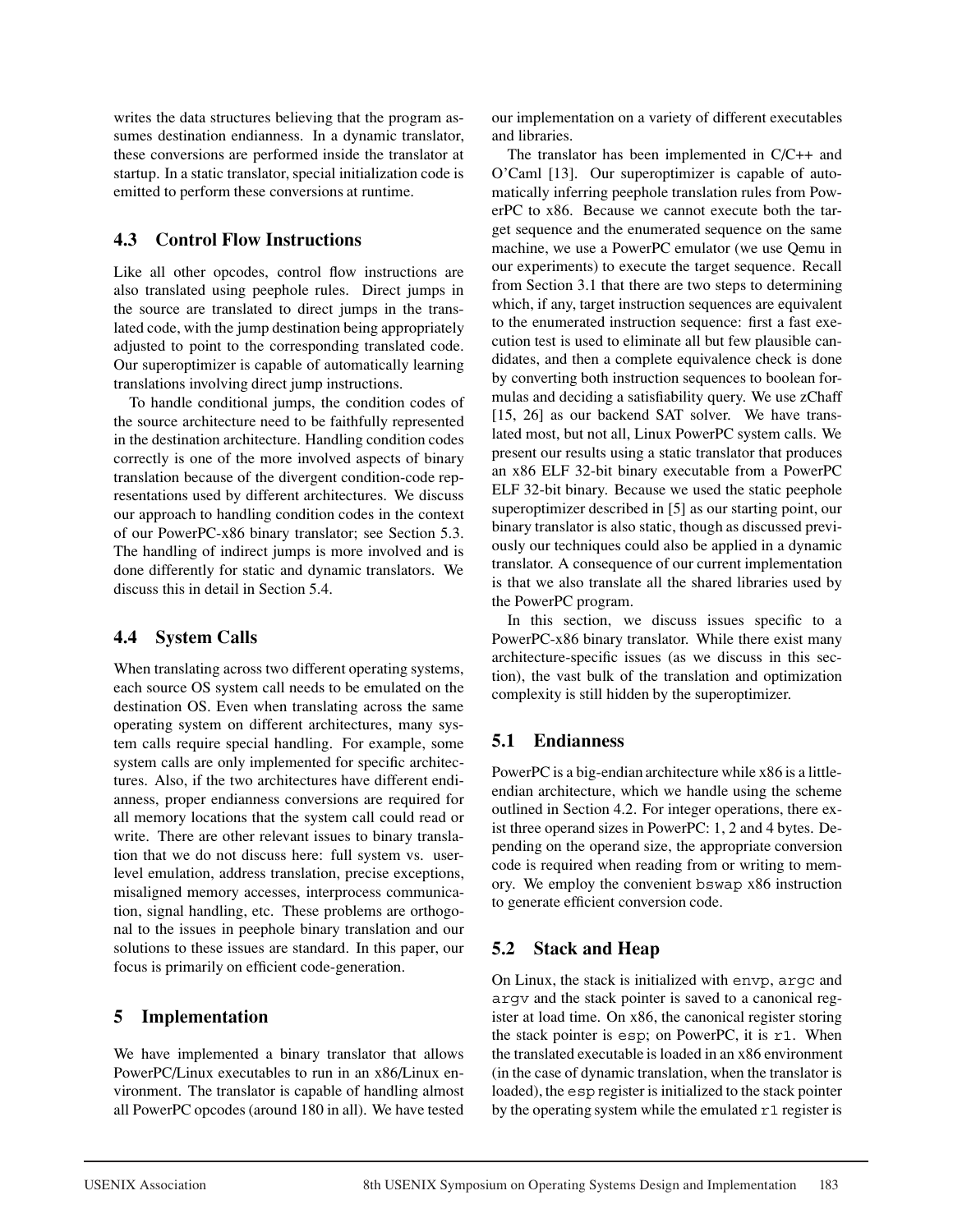| CR0 CR1 CR2 CR3 CR4 CR5 CR6 CR7            |                           |  |  |  |  |  |  |  |
|--------------------------------------------|---------------------------|--|--|--|--|--|--|--|
| 0 3 4 7 8 11 12 15 16 19 20 23 24 27 28 31 |                           |  |  |  |  |  |  |  |
|                                            |                           |  |  |  |  |  |  |  |
|                                            | $CRn$   LT   GT   EQ   SO |  |  |  |  |  |  |  |

Figure 1: PowerPC architecture has support for eight independent sets of condition codes CR0-CR7. Each 4-bit CR*n* register uses one bit each to represent less than (LT), greater (GT), equal (EQ) and overflow-summary (SO). Explicit instructions are required to read/write the condition code bits.



Figure 2: The x86 architecture supports only a single set of condition codes represented as bits in a 32-bit EFLAGS register. Almost all x86 instructions overwrite these condition codes.

left uninitialized. To make the stack visible to the translated PowerPC code, we copy the esp register to the emulated r1 register at startup. In dynamic translation, this is done by the translator; in static translation, this is done by the initialization code. The handling of the heap requires no special effort since the brk Linux system call used to allocate heap space is identical on both x86 and PowerPC.

### **5.3 Condition Codes**

Condition codes are bits representing quantities such as carry, overflow, parity, less, greater, equal, etc. PowerPC and x86 handle condition codes very differently. Figures 1 and 2 show how condition codes are represented in PowerPC and x86 respectively.

While PowerPC condition codes are written using separate instructions, x86 condition codes are overwritten by almost all x86 instructions. Moreover, while PowerPC compare instructions explicitly state whether they are doing a signed or an unsigned comparison and store only one result in their flags, x86 compare instructions perform both signed and unsigned comparisons and store both results in their condition bits. On x86, the branch instruction then specifies which comparison it is interested in (signed or unsigned). We handle these differences by allowing the PowerPC condition registers (cr0-cr7) to be mapped to x86 flags in the register map. For example, an entry cr0→SF in the register map specifies that, at that program point, the contents of register cr0 are encoded in the x86 signed flags (SF). The translation of a branch instruction then depends on whether the condition register being used  $(cr_i)$  is mapped to signed (SF) or unsigned (UF) flags.

## **5.4 Indirect Jumps**

Jumping to an address in a register (or a memory location) is an *indirect* jump. Function pointers, dynamic loading, and case statements are all handled using indirect jumps. Since an indirect jump could jump almost anywhere in the executable, it requires careful handling. Moreover, because the destination of the indirect jump could assume a different register-map than the current one, the appropriate conversion needs to be performed before jumping to the destination. Different approaches for dealing with indirect jumps are needed in static and dynamic binary translators.

Handling an indirect jump in a dynamic translator is simpler. Here, on encountering an indirect jump, we relinquish control to the translator. The translator then performs the register map conversion before transferring control to the (translated) destination address.

Handling an indirect jump in a static translator is more involved. We first identify all instructions that can be possible indirect jump targets. Since almost all wellformed executables use indirect jumps in only a few different code paradigms, it is possible to identify possible indirect jump targets by scanning the executable. We scan the read-only data sections, global offset tables and instruction immediate operands and use a set of pattern matching rules to identify possible indirect jump targets. A lookup table is then constructed to map these jump targets (which are source architecture addresses) to their corresponding destination architecture addresses. However, as we need to perform register map conversion before jumping to the destination address at runtime, we replace the destination addresses in the lookup table with the address of a code fragment that performs the registermap conversion before jumping to the destination address.

The translation of an indirect jump involves a table lookup and some register-map conversion code. While the table lookup is fast, the register-map conversion may involve multiple memory accesses. Hence, an indirect jump is usually an expensive operation.

Although the pattern matching rules we use to identify possible indirect jump targets have worked extremely well in practice, they are heuristics and are prone to adversarial attacks. It would not be difficult to construct an executable that exploits these rules to cause a valid PowerPC program to crash on x86. Hence, in an adver-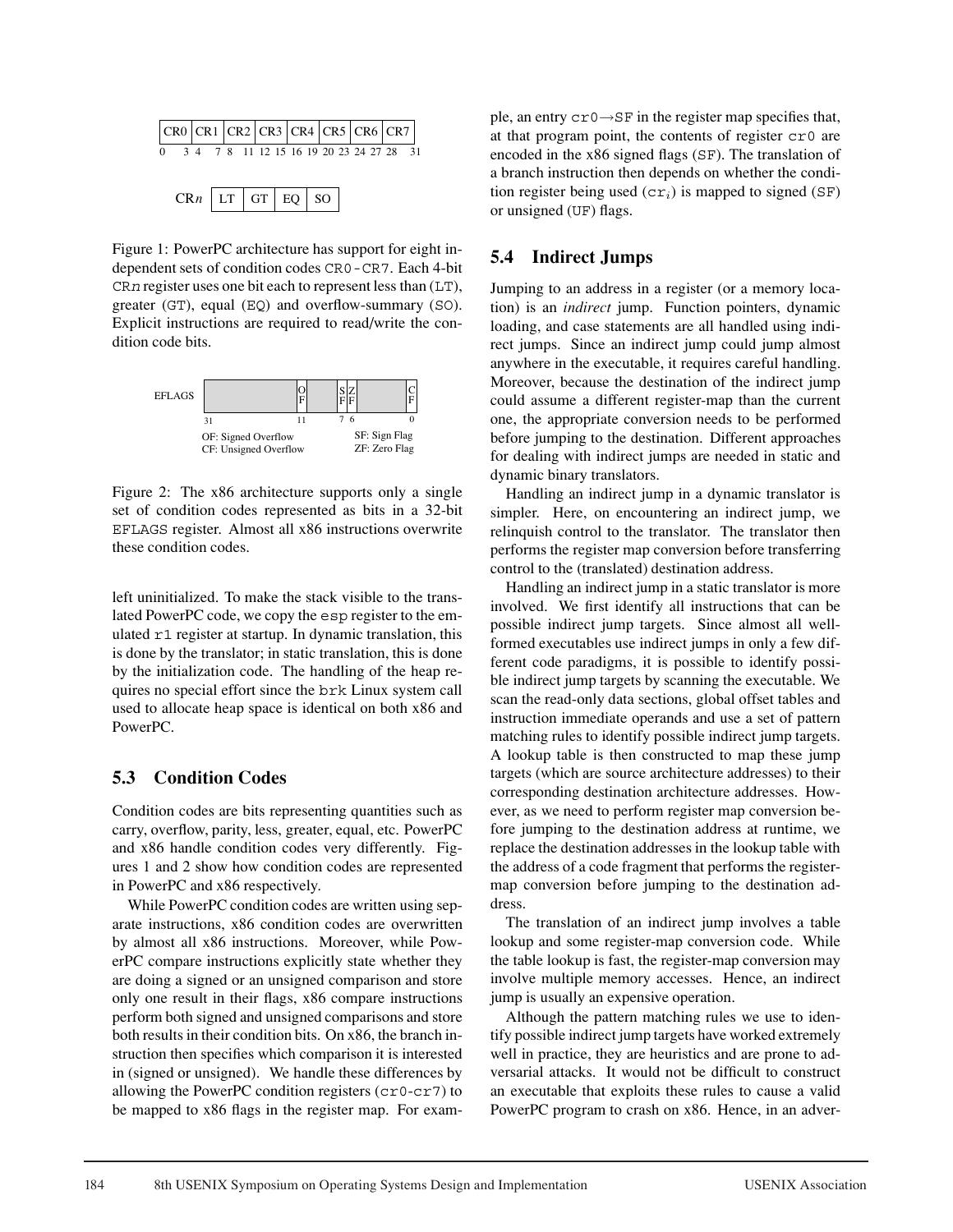| ppc | x86  | Comparison                                                         |  |  |  |  |  |
|-----|------|--------------------------------------------------------------------|--|--|--|--|--|
| bl  | call | bl (branch-and-link) saves the in-                                 |  |  |  |  |  |
|     |      | struction pointer to register 1 r while<br>call pushes it to stack |  |  |  |  |  |
|     |      |                                                                    |  |  |  |  |  |
| blr | ret  | $b1r$ (branch-to-link-register) jumps                              |  |  |  |  |  |
|     |      | to the address pointed-to by 1r,                                   |  |  |  |  |  |
|     |      | while ret pops the instruction                                     |  |  |  |  |  |
|     |      | pointer from the stack and jumps to                                |  |  |  |  |  |
|     |      | it                                                                 |  |  |  |  |  |

Table 4: Function call and return instructions in PowerPC and x86 architectures

sarial scenario, it would be wise to assume that all code addresses are possible indirect jump targets. Doing so results in a larger lookup table and more conversion code fragments, increasing the overall size of the executable, but will have no effect on running time apart from possible cache effects.

### **5.5 Function Calls and Returns**

Function calls and returns are handled in very different ways in PowerPC and x86. Table 4 lists the instructions and registers used in function calls and returns for both architectures.

We implement function calls of the PowerPC architecture by simply emulating the link-register  $(1r)$  like any other PowerPC register. On a function call (bl), the link register is updated with the value of the next PowerPC instruction pointer. A function return  $(b1r)$  is treated just like an indirect jump to the link register.

The biggest advantage of using this scheme is its simplicity. However, it is possible to improve the translation of the  $b \ln r$  instruction by exploiting the fact that  $b \ln r$  is always used to return from a function. For this reason, it is straightforward to predict the possible jump targets of blr at translation time (it will be the instruction following the function call bl). At runtime, the value of the link register can then be compared to the predicted value to see if it matches, and then jump accordingly. This information can be used to avoid the extra memory reads and writes required for register map conversion in an indirect jump. We have implemented this optimization; while this optimization provides significant improvements while translating small recursive benchmarks (e.g., recursive computation of the fibonacci series), it is not very effective for larger benchmarks (e.g., SPEC CINT2000).

## **5.6 Register Name Constraints**

Another interesting challenge while translating from PowerPC to x86 is dealing with instructions that operate

| Opcode         | Registers            | Description<br>Multiplies reg32 with<br>eax and stores the 64-<br>bit result in edx: eax.<br>Divides edx: eax by<br>reg32 and stores result<br>in eax. |  |
|----------------|----------------------|--------------------------------------------------------------------------------------------------------------------------------------------------------|--|
| mul reg32      | eax, edx             |                                                                                                                                                        |  |
| div reg32      | eax, edx             |                                                                                                                                                        |  |
| any 8-bit insn | eax, ebx<br>ecx, edx | 8-bit operations<br>can<br>only be performed on<br>these four registers.                                                                               |  |

Table 5: Examples of x86 instructions that operate only on certain fixed registers.

only on specific registers. Such instructions are present on both PowerPC and x86. Table 5 shows some such x86 instructions.

To be able to generate peephole translations involving these special instructions, the superoptimizer is made aware of the constraints on their operands during enumeration. If a translation is found by the superoptimizer involving these special instructions, the generated peephole rule encodes the name constraints on the operands as *register name constraints*. These constraints are then used by the translator at code generation time.

## **5.7 Self-Referential and Self-Modifying Code**

We handle self-referential code by leaving a copy of the source architecture code in its original address range for the translated version. To deal with self-modifying code and dynamic loading, we would need to invalidate the translation of a code fragment on observing any modification to that code region. To do this, we would trap any writes to code regions and perform the corresponding invalidation and re-translation. For a static translator, this involves making the translator available as a shared library—a first step towards a full dynamic translator. While none of our current benchmarks contain self-modifying code, it would be straightforward to extend our translator to handle such scenarios.

## **5.8 Untranslated Opcodes**

For 16 PowerPC opcodes our translator failed to find a short equivalent x86 sequence of instructions automatically. In such cases, we allow manual additions to the peephole table. Table 6 describes the number and types of hand additions: 9 are due to instructions involving indirect jumps and 7 are due to complex PowerPC instructions that cannot be emulated using a bounded length straight-line sequence of x86 instructions. For some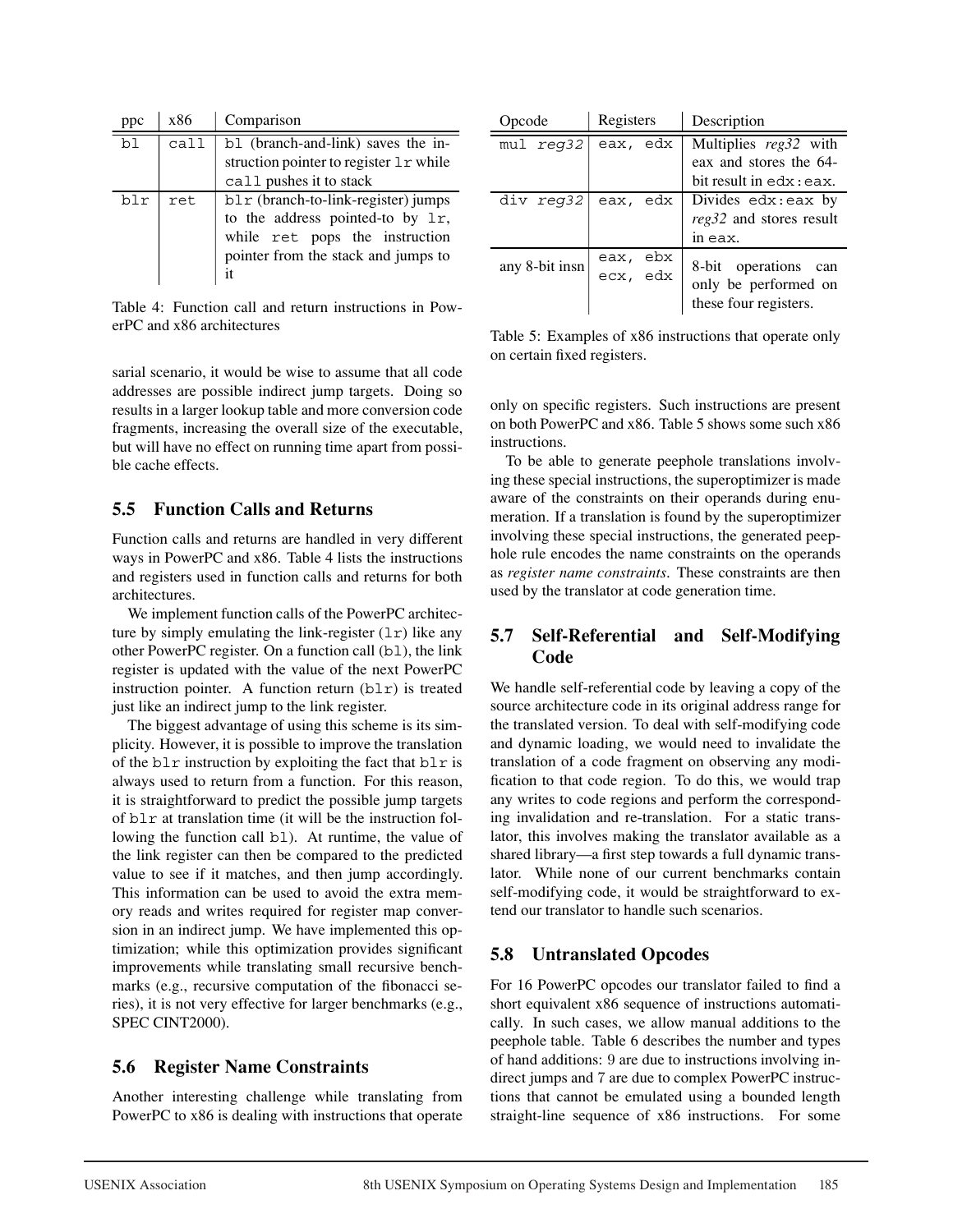| Number of                   | Reason                                     |
|-----------------------------|--------------------------------------------|
| Additions                   |                                            |
| $\mathcal{D}_{\mathcal{L}}$ | Overflow/underflow semantics of the di-    |
|                             | vide instruction $\left(\text{div}\right)$ |
| $\mathcal{D}_{\mathcal{L}}$ | Overflow semantics of srawi shift in-      |
|                             | struction                                  |
|                             | The rotate instruction rlwinm              |
|                             | The cntlzw instruction                     |
|                             | The mf cr instruction                      |
| Q                           | Indirect jumps referencing the jumpt-      |
|                             | able                                       |

Table 6: The distribution of the manual translation rules we added to the peephole translation table.

more complex instructions mostly involving interrupts and other system-related tasks, we used the slow but simple approach of emulation using C-code.

### **5.9 Compiler Optimizations**

An interesting observation while doing our experiments was that certain compiler optimizations often have an adverse effect on the performance of our binary translator. For example, an optimized PowerPC executable attempts to use all 8 condition-registers (cr0-cr7). However, since x86 has only one set of flags, other condition registers need to be emulated using x86 registers causing extra register pressure. Another example of an unfriendly compiler optimization is instruction scheduling. An optimizing PowerPC compiler separates two instructions involving a data dependency to minimize pipeline stalls, while our binary translator would like the data-dependent instructions to be together to allow the superoptimizer to suggest more aggressive optimizations. Our implementation reorders instructions within basic blocks to minimize the length of dependencies prior to translation.

### **6 Experimental Results**

We performed our experiments using a Linux machine with a single Intel Pentium 4 3.0GHz processor, 1MB cache and 4GB of memory. We used gcc version 4.0.1 and glibc version 2.3.6 to compile the executables on both Intel and PowerPC platforms. To produce identical compilers, we built the compilers from their source tree using exactly the same configuration options for both architectures. While compiling our benchmarks, we used the -msoft-float flag in gcc to emulate floating point operations in software; our translator currently does not translate floating point instructions. For all our benchmarks except one, emulating floating point in soft-



Figure 3: Experimental Setup. The translated binary executable is compared with the natively-compiled x86 executable. While comparing, the same compiler optimization options are used on both branches.

ware makes no difference in performance. All the executables were linked statically and hence, the libraries were also converted from PowerPC to x86 at translation time. To emulate some system-level PowerPC instructions, we used C-code from the open source emulator Qemu [17].

In our experiments, we compare the executable produced by our translator to a natively-compiled executable. The experimental setup is shown in Figure 3. We compile from the C source for both PowerPC and x86 platforms using gcc. The same compiler optimization options are used for both platforms. The PowerPC executable is then translated using our binary translator to an x86 executable. And finally, the translated x86 executable is compared with the natively-compiled one for performance.

One would expect the performance of the translated executable to be strictly lower than that of the nativelycompiled executable. To get an idea of the state-of-theart in binary translation, we discuss two existing binary translators. A general-purpose open-source emulator, Qemu [17], provides 10–20% of the performance of a natively-compiled executable (i.e., 5–10x slowdown). A recent commercially available tool by Transitive Corporation [22] (which is also the basis of Apple's Rosetta translator) claims "typically about 70–80%" of the performance of a natively-compiled executable on their website [18]. Both Qemu and Transitive are dynamic binary translators, and hence Qemu and Rosetta results include the translation overhead, while the results for our static translator do not. We estimate the translation overhead of our translator in Section 6.1.

Table 7 shows the performance of our binary translator on small compute-intensive microbenchmarks. (All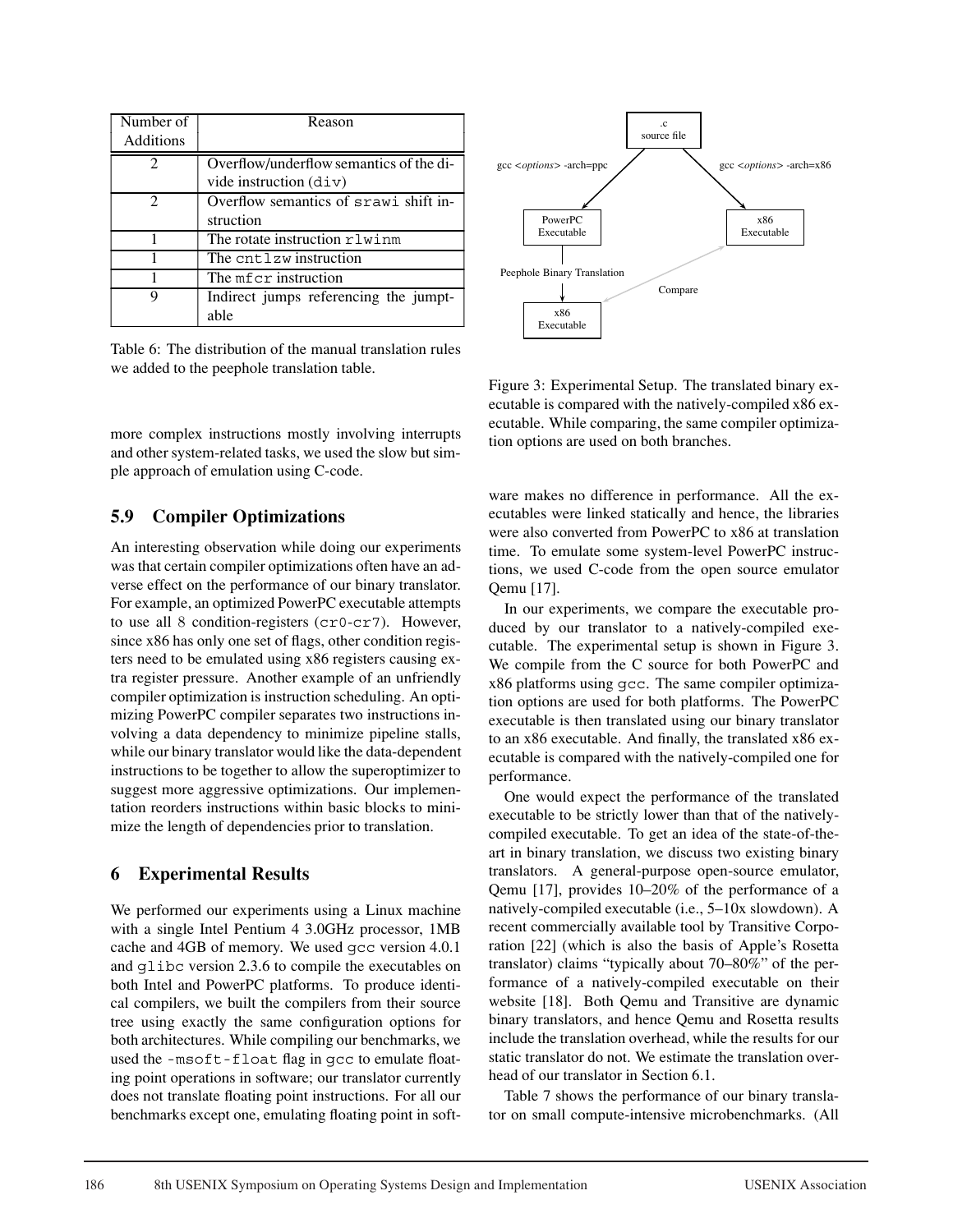| Benchmark  | Description                    | $-00$      | $-02$     | $-02$ ofp  |
|------------|--------------------------------|------------|-----------|------------|
| emptyloop  | A bounded for-loop doing       | $98.56\%$  | 128.72%   | $127\%$    |
|            | nothing                        |            |           |            |
| fibo       | Compute first few Fibonacci    | 118.90%    | 319.13%   | $127.78\%$ |
|            | numbers                        |            |           |            |
| quicksort  | Quicksort on 64-bit integers   | 81.36%     | 92.61%    | $90.23\%$  |
| mergesort  | Mergesort on 64-bit integers   | $83.22\%$  | 91.54%    | 84.35 %    |
| bubblesort | Bubble-sort on 64-bit integers | 75.12%     | $70.92\%$ | 64.86%     |
| hanoi1     | Towers of Hanoi Algorithm 1    | 84.83%     | $70.03\%$ | 61.96 %    |
| hanoi2     | Towers of Hanoi Algorithm 2    | $107.14\%$ | 139.64%   | 143.69%    |
| hanoi3     | Towers of Hanoi Algorithm 3    | 81.04%     | $90.14\%$ | 80.15%     |
| traverse   | Traverse a linked list         | 69.06 $%$  | 67.67%    | $67.15\%$  |
| binsearch  | Perform binary search on a     | 65.38%     | 61.24 %   | 62.15 $%$  |
|            | sorted array                   |            |           |            |

Table 7: Performance of the binary translator on some compute-intensive microbenchmarks. The columns represent the optimization options given to gcc. '-O2ofp' expands to '-O2 -fomit-frame-pointer'. '-O2ofp' omits storing the frame pointer on x86. On PowerPC, '-O2ofp' is identical to '-O2'. The performance is shown relative to a natively compiled application (the performance of a natively compiled application is 100%).

|                 |            | O <sub>0</sub> |          | O <sub>2</sub> |            |          |
|-----------------|------------|----------------|----------|----------------|------------|----------|
|                 | native     | peep           | $%$ of   | native         | peep       | $%$ of   |
|                 | $(\sec s)$ | (secs)         | native   | (secs)         | $(\sec s)$ | native   |
| bzip2           | 311        | 470            | 66.2%    | 195            | 265        | 73.7%    |
| qap             | 165        | 313            | 52.5 $%$ | 87             | 205        | 42.5 $%$ |
| qzip            | 264        | 398            | 66.3%    | 178            | 315        | 56.5%    |
| mc <sub>f</sub> | 193        | 221            | 87.3%    | 175            | 184        | 94.7%    |
| parser          | 305        | 520            | 58.7%    | 228            | 338        | $67.3\%$ |
| twolf           | 2184       | 1306           | 167.2%   | 1783           | 1165       | 153.0%   |
| vortex          | 193        | 463            | 41.7 $%$ | 161            |            |          |

Table 8: Performance of the binary translator on SPEC CINT2000 benchmark applications. The percentage (% of native) columns represent performance relative to the x86 performance (the performance of a natively compiled application is 100%). '-' entries represent failed translations.

reported runtimes are computed after running the executables at least 3 times.) Our microbenchmarks use three well-known sorting algorithms, three different algorithms to solve the Towers of Hanoi, one benchmark that computes the Fibonacci sequence, a link-list traversal, a binary search on a sorted array, and an empty forloop. All these programs are written in C. They are all highly compute-intensive and hence designed to stresstest the performance of binary translation.

The translated executables perform roughly at 90% of the performance of a natively-compiled executable on average. Some benchmarks perform as low as 64% of native performance and many benchmarks outperform the natively compiled executable. The latter result is a bit surprising. For unoptimized executables, the binary translator often outperforms the natively compiled executable because the superoptimizer performs optimizations that are not seen in an unoptimized natively compiled executable. The bigger surprise occurs when the translated executable outperforms an already optimized executable (columns -O2 and -O2ofp) indicating that even mature optimizing compilers today are not producing the best possible code. Our translator sometimes outperforms the native compiler for two reasons:

- The gcc-generated code for PowerPC is sometimes superior to the code generated for x86. This situation is in line with the conventional wisdom that it is easier to write a RISC optimizer than a CISC optimizer.
- Because we search the space of all possible translations while performing register mapping and instruction-selection, the code generated by our translator is often superior to that generated by gcc.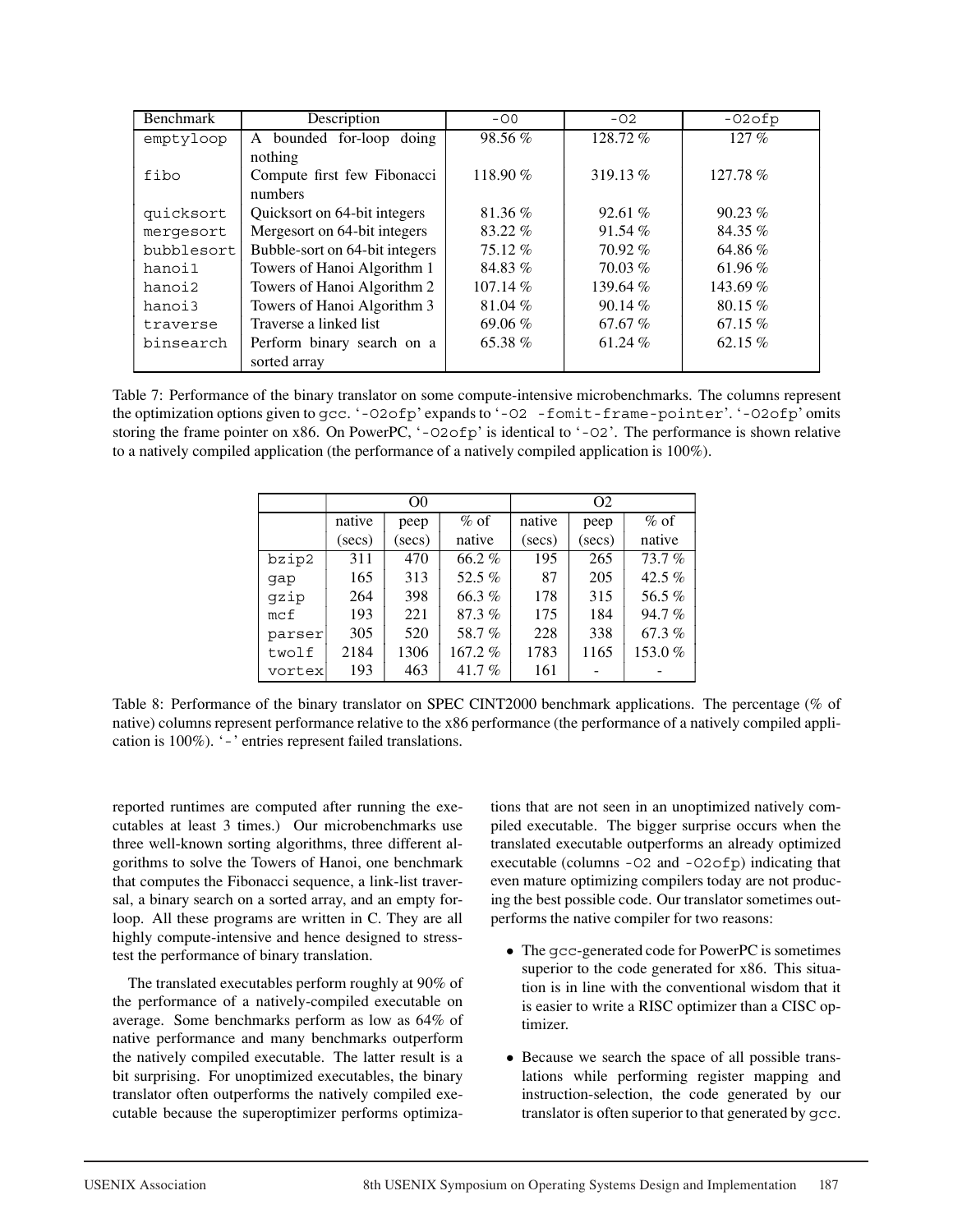

Figure 4: Performance comparison of our translator (peep) with open source binary translator Qemu (qemu), and a commercial binary translator Apple Rosetta (rosetta). The bars represent performance relative to a natively compiled executable (higher is better). Missing bars are due to failed translations.

When compared with Apple Rosetta, our translator consistently performs better than Rosetta on all these microbenchmarks. On average, our translator is 170% faster than Apple Rosetta on these small programs.

A striking result is the performance of the fibo benchmark in the -O2 column where the translated executable is almost three times faster than the nativelycompiled and optimized executable. On closer inspection, we found that this is because gcc, on x86, uses one dedicated register to store the frame pointer by default. Since the binary translator makes no such reservation for the frame pointer, it effectively has one extra register. In the case of fibo, the extra register avoids a memory spill present in the natively compiled code causing the huge performance difference. Hence, for a more equal comparison, we also compare with the '-fomit-frame-pointer' gcc option on x86 (-O2ofp column).

Table 8 gives the results for seven of the SPEC integer benchmarks. (The other benchmarks failed to run correctly due to the lack of complete support for all Linux system calls in our translator). Figure 4 compares the performance of our translator to Qemu and Rosetta. In our comparisons with Qemu, we used the same PowerPC and x86 executables as used for our own translator. For comparisons with Rosetta, we could not use the same executables, as Rosetta supports only Mac executables while our translator supports only Linux executables. Therefore, to compare, we recompiled the benchmarks on Mac to measure Rosetta performance. We used exactly the same compiler version (gcc 4.0.1) on the two platforms (Mac and Linux). We ran our Rosetta experiments on a Mac Mini Intel Core 2 Duo 1.83GHz processor, 32KB L1-Icache, 32KB L1-Dcache, 2MB L2-cache and 2GB of memory. These benchmarks spend very little time in the kernel, and hence we do not expect any bias in results due to differences in the two operating systems. The differences in the hardware could cause some bias in the performance comparisons of the two translators. While it is hard to predict the direction and magnitude of this bias, we expect it to be insignificant.

Our peephole translator fails on vortex when it is compiled using -O2. Similarly, Rosetta fails on twolf for both optimization options. These failures are most likely due to bugs in the translators. We could not obtain performance numbers for Rosetta on gap because we could not successfully build gap on Mac OS X. Our peephole translator achieves a performance of 42–164% of the natively compiled executable. Comparing with Qemu, our translator achieves 1.3–4x improvement in performance. When compared with Apple Rosetta, our translator performs 12% better (average) on the executables compiled with -O2 and 3% better on the executables compiled with -O0. Our system performs as well or better than Rosetta on almost all our benchmarks, the only exceptions being -O0 for vortex where the peephole translator produces code 1.4% slower than Rosetta, and -O2 for vortex, which the peephole translator fails to translate. The median performance of the translator on these compute-intensive benchmarks is 67% of native code.

A very surprising result is the performance of the twolf benchmark where the performance of our translator is significantly better than the performance of natively compiled code. On further investigation, we found that twolf, when compiled with -msoft-float, spends a significant fraction of time ( $\sim$  50%) in the floating point emulation library (which is a part of glibc). The x86 floating point emulation library functions contain a redundant function call to determine the current instruction pointer, while the PowerPC floating point emulation code contains no such function call. This is the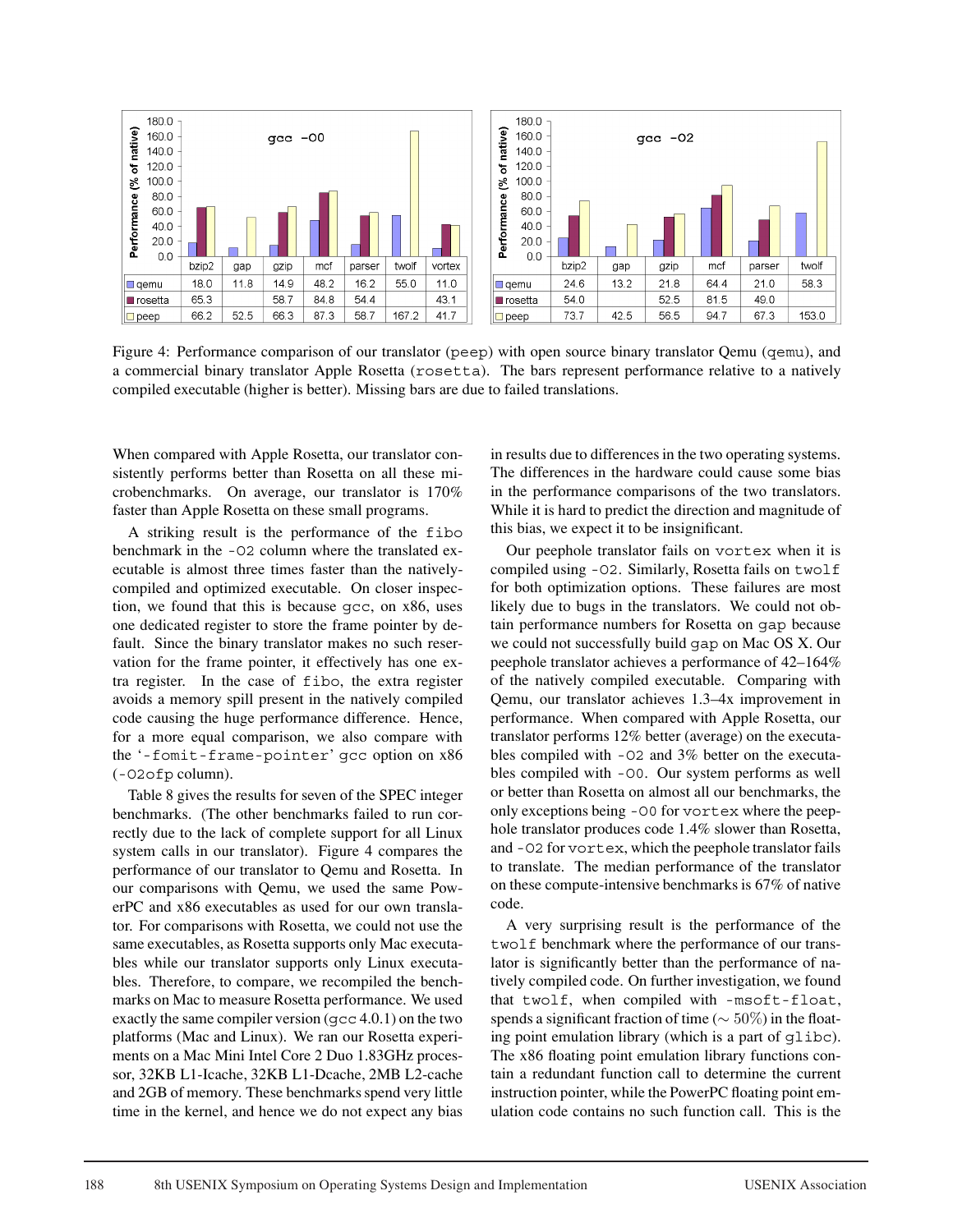

Figure 5: Performance comparison of the default peephole translator with variants No-Reorder and With-Profile. The bars represent performance relative to a natively compiled executable (higher is better).

default glibc behavior and we have not found a way to change it. Coupled with the optimizations produced by our translator, this extra overhead in natively compiled x86 code leads to better overall performance for translated code. We do not see this effect in all our other benchmarks as they spend an insignificant fraction  $(< 0.01\%)$  of time in floating point emulation. The complete data on the running times of natively compiled and translated benchmarks is available in [4].

Next, we consider the performance of our translator on SPEC benchmarks by toggling some of the optimizations. The purpose of these experiments is to obtain insight into the performance impact of these optimizations. We consider two variants of our translator:

- 1. No-Reorder: Recall that, by default, we cluster data-dependent instructions inside a basic block for better translation (refer Section 5.9). In this variant, we turn off the re-ordering of instructions.
- 2. With-Profile: In this variant, we profile our executables in a separate offline run and record the profiling data. Then, we use this data to determine appropriate weights of predecessors and successors during register map selection (see Section 3.3).

Figure 5 shows the comparisons of the two variants relative to the default configuration. We make two key observations:

• The re-ordering of instructions inside a basic block has a significant performance impact on executables compiled with -O2. The PowerPC optimizing compiler separates data-dependent instructions to minimize data stalls. To produce efficient translated code, it helps to "de-optimize" the code by bringing data-dependent instructions back together. On average, the performance gain by re-ordering instructions inside a basic block is 6.9% for -O2 executables. For -O0 executables, the performance

impact of re-ordering instructions is negligible, except twolf where a significant fraction of time is spent in precompiled optimized libraries.

• From our results, we think that profiling information can result in small but notable improvements in performance. In our experiments, the average improvement obtained by using profiling information is 1.4% for -O2 executables and 0.56% for -O0 executables. We believe our translator can exploit such runtime profiling information in a dynamic binary translation scenario.

Our superoptimizer uses a peephole size of at most 2 PowerPC instructions. The x86 instruction sequence in a peephole rule can be larger and is typically 1–3 instructions long. Each peephole rule is associated with a cost that captures the approximate cycle cost of the x86 instruction sequence.

We compute the peephole table offline only once for every source-destination architecture pair. The computation of the peephole table can take up to a week on a single processor. On the other hand, applying the peephole table to translate an executable is fast (see Section 6.1). For these experiments, the peephole table consisted of approximately 750 translation rules. Given more time and resources, it is straightforward to scale the number of peephole rules by running the superoptimizer on longer length sequences. More peephole rules are likely to give better performance results.

The size of the translated executable is roughly 5–6x larger than the source PowerPC executable. Of the total size of the translated executable, roughly 40% is occupied by the translated code, 20% by the code and data sections of the original executable, 25% by the indirect jump lookup table and the remaining 15% by other management code and data. For our benchmarks, the average size of the code sections in the original PowerPC executables is around 650 kilobytes, while the average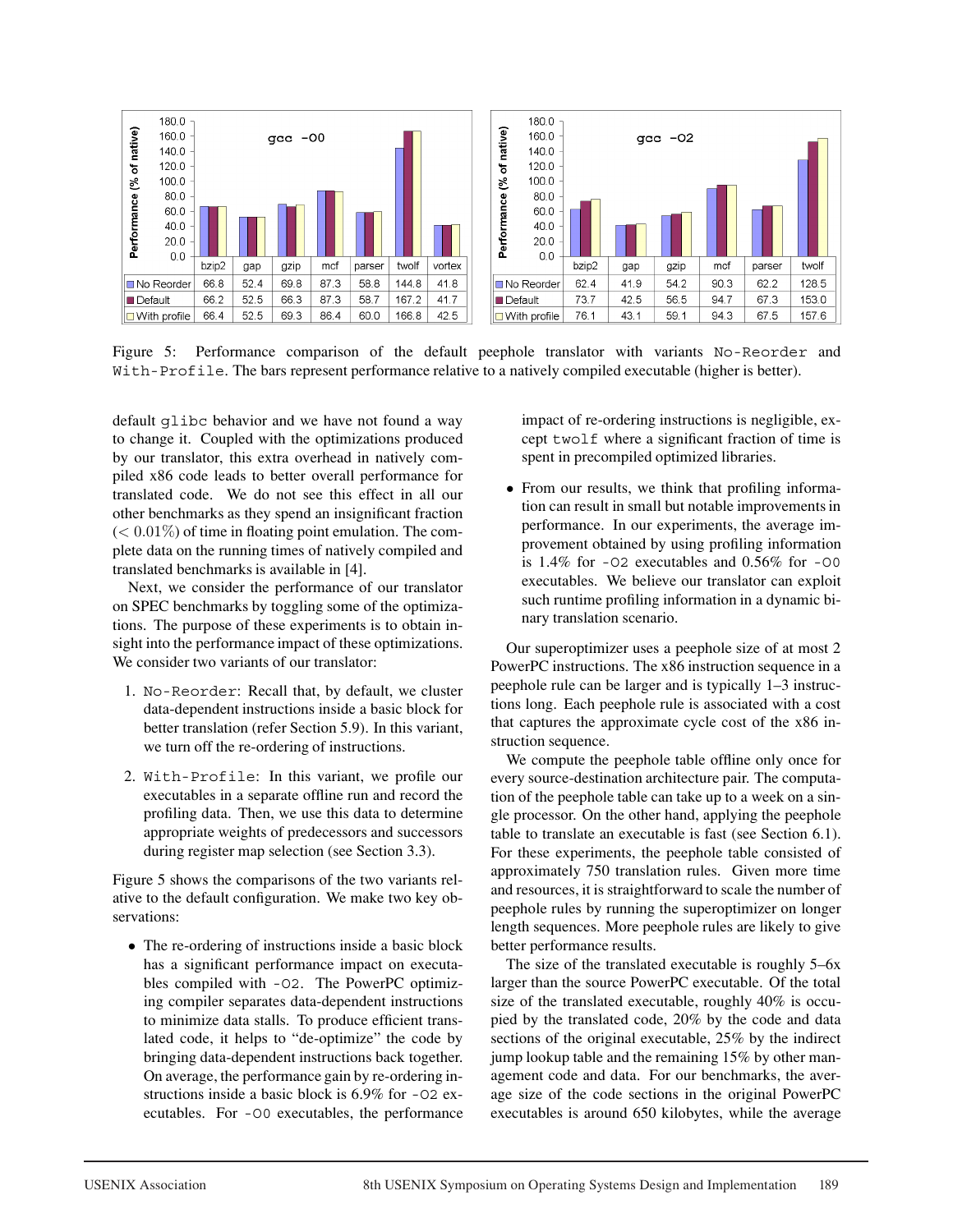size of the code sections in the translated executables is around 1400 kilobytes. Because both the original and translated executables operate on the same data and these benchmarks spend more than 99.99% of their time in less than 2% of the code, we expect their working set sizes to be roughly the same.

#### **6.1 Translation Time**

Translation time is a significant component of the runtime overhead for dynamic binary translators. As our prototype translator is static, we do not account for this overhead in the experiments in Section 6. In this section we analyze the time consumed by our translator and how it would fit in a dynamic setting.

Our static translator takes 2–6 minutes to translate an executable with around 100K instructions, which includes the time to disassemble a PowerPC executable, compute register liveness information for each function, perform the actual translation including computing the register map for each program point (see Section 3.3), build the indirect jump table and then write the translated executable back to disk. Of these various phases, computing the translation and register maps accounts for the vast majority of time.

A dynamic translator, on the other hand, typically translates instructions when, and only when, they are executed. Thus, no time is spent translating instructions that are never executed. Because most applications use only a small portion of their extensive underlying libraries, in practice dynamic translators only translate a small part of the program. Moreover, dynamic translators often trade translation time for code quality, spending more translation time and generating better code for hot code regions.

To understand the execution characteristics of a typical executable, we study our translator's performance on bzip2 in detail. (Because all of our applications build on the same standard libraries, which form the overwhelming majority of the code, the behavior of the other applications is similar to bzip2.) Of the 100K instructions in bzip2, only around 8–10K instructions are ever executed in the benchmark runs. Of these, only around 2K instructions (hot regions) account for more than 99.99% of the execution time. Figure 6 shows the time spent in translating the hot regions of code using our translator.

We plot the translation time with varying prune sizes; because computing the translation and register maps dominate, the most effective way for our system to trade code quality for translation speed is by adjusting the prune size (recall Section 3.3). We also plot the performance of the translated executable at these prune sizes. At prune size 0, an arbitrary register map is chosen where



Figure 6: Translation time overhead with varying prune size for bzip2.

all PowerPC registers are mapped to memory. At this point, the translation time of the hot regions is very small (less than 0.1 seconds) at the cost of the execution time of the translated executable. At prune size 1 however, the translation time increases to 8 seconds and the performance already reaches 74% of native. At higher prune sizes, the translation overhead increases significantly with only a small improvement in runtime (for  $bzip2$ , the runtime improvement is  $2\%$ ). This indicates that even at a small prune size (and hence a low translation time), we obtain good performance. While higher prune sizes do not significantly improve the performance of the translator on SPEC benchmarks, they make a significant difference to the performance of tight inner loops in some of our microbenchmarks.

Finally, we point out that while the translation cost reported in Figure 6 accounts for only the translation of hot code regions, we can use a fast and naive translation for the cold regions. In particular, we can use an arbitrary register map (prune size of 0) for the rarely executed instructions to produce fast translations of the remaining code; for bzip2 it takes less than 1 second to translate the cold regions using this approach. Thus we estimate that a dynamic translator based on our techniques would require under 10 seconds in total to translate bzip2, or less than 4% of the 265 seconds of run-time reported in Table 8.

### **7 Related Work**

Binary translation first became popular in the late 1980s as a technique to improve the performance of existing emulation tools. Some of the early commercial binary translators were those by Hewlett-Packard to migrate their customers from its HP 3000 line to the new Precision architecture (1987), by Digital Equipment Corpo-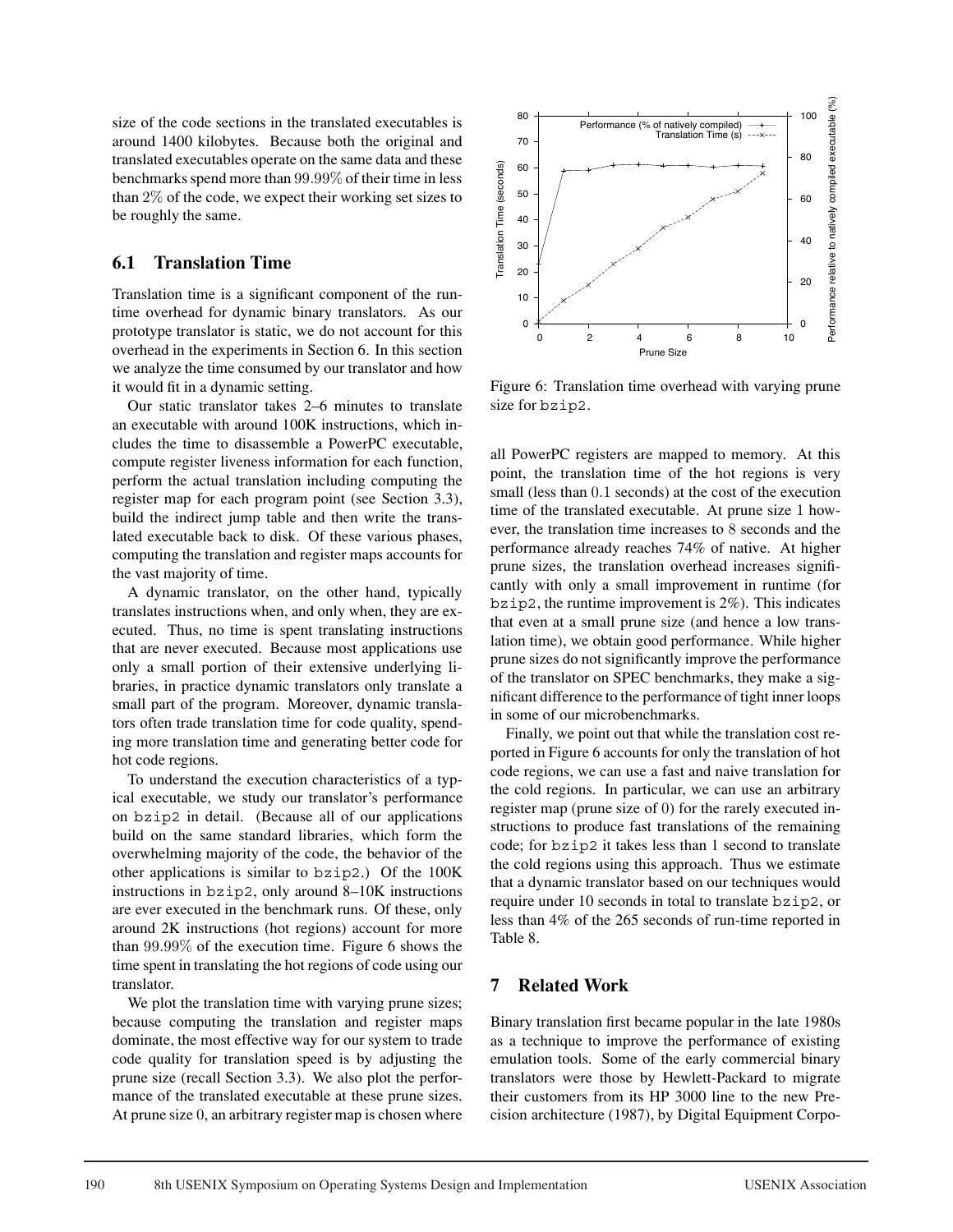ration to migrate users of VAX, MIPS, SPARC and x86 to Alpha (1992), and by Apple to run Motorola 68000 programs on their PowerMAC machines(1994).

By the mid-1990's more binary translators had appeared: IBM's DAISY [8] used hardware support to translate popular architectures to VLIW architectures, Digital's FX!32 ran x86/WinNT applications on Alpha/WinNT [7], Ardi's Executor [9] ran old Macintosh applications on PCs, Sun's Wabi [21] executed Microsoft Windows applications in UNIX environments and Embra [24], a machine simulator, simulated the processors, caches and other memory systems of uniprocessors and cache-coherent multiprocessors using binary translation. A common feature in all these tools is that they were all designed to solve a specific problem and were tightly coupled to the source and/or destination architectures and operating systems. For this reason, no meaningful performance comparisons exist among these tools.

More recently, the moral equivalent of binary translation is used extensively in Java just-in-time (JIT) compilers to translate Java bytecode to the host machine instructions. This approach is seen as an efficient solution to deal with the problem of portability. In fact, some recent architectures especially cater to Java applications as these applications are likely to be their first adopters [2].

An early attempt to build a general purpose binary translator was the UQBT framework [23] that described the design of a machine-adaptable dynamic binary translator. The design of the UQBT framework is shown in Figure 7. The translator works by first decoding the machine-specific binary instructions to a higher level RTL-like language (RTL stands for register transfer lists). The RTLs are optimized using a machineindependent optimizer, and finally machine code is generated for the destination architecture from the RTLs. Using this approach, UQBT had up to a 6x slowdown in their first implementation. A similar approach has been taken by a commercial tool being developed at Transitive Corporation [22]. Transitive first disassembles and decodes the source instructions to an intermediate language, performs optimizations on the intermediate code and finally assembles it back to the destination architecture. In their current offerings, Transitive supports SPARC-x86, PowerPC-x86, SPARC-x86/64 bit and SPARC-Itanium source-destination architecture pairs.

A potential weakness in the approach used by UQBT and Transitive is the reliance on a well-designed intermediate RTL language. A universal RTL language would need to capture the peculiarities of all different machine architectures. Moreover, the optimizer would need to understand these different language features and be able to exploit them. It is a daunting task to first design a good and universal intermediate language and then write an



Figure 7: The framework used in UQBT binary translation. A similar approach is taken by Transitive Corporation.

optimizer for it, and we believe using a single intermediate language is hard to scale beyond a few architectures. Our comparisons with Apple Rosetta (Transitive's PowerPC-x86 binary translator) suggest that superoptimization is a viable alternative and likely to be easier to scale to many machine pairs.

In recent years, binary translation has been used in various other settings. Intel's IA-32 EL framework provides a software layer to allow running 32-bit x86 applications on IA-64 machines without any hardware support. Qemu [17] uses binary translation to emulate multiple source-destination architecture pairs. Qemu avoids dealing with the complexity of different instruction sets by encoding each instruction as a series of operations in C. This allows Qemu to support many source-destination pairs at the cost of performance (typically 5–10x slowdown). Transmeta Crusoe [12] uses on-chip hardware to translate x86 CISC instructions to RISC operations onthe-fly. This allows them to achieve comparable performance to Intel chips at lower power consumption. Dynamo and Dynamo-RIO [3, 6] use dynamic binary translation and optimization to provide security guarantees, perform runtime optimizations and extract program trace information. Strata [19] provides a software dynamic translation infrastructure to implement runtime monitoring and safety checking.

### **8 Conclusions and Future Work**

We present a scheme to perform efficient binary translation using a superoptimizer that automatically learns translations from one architecture to another. We demonstrate through experiments that our superoptimizationbased approach results in competitive performance while